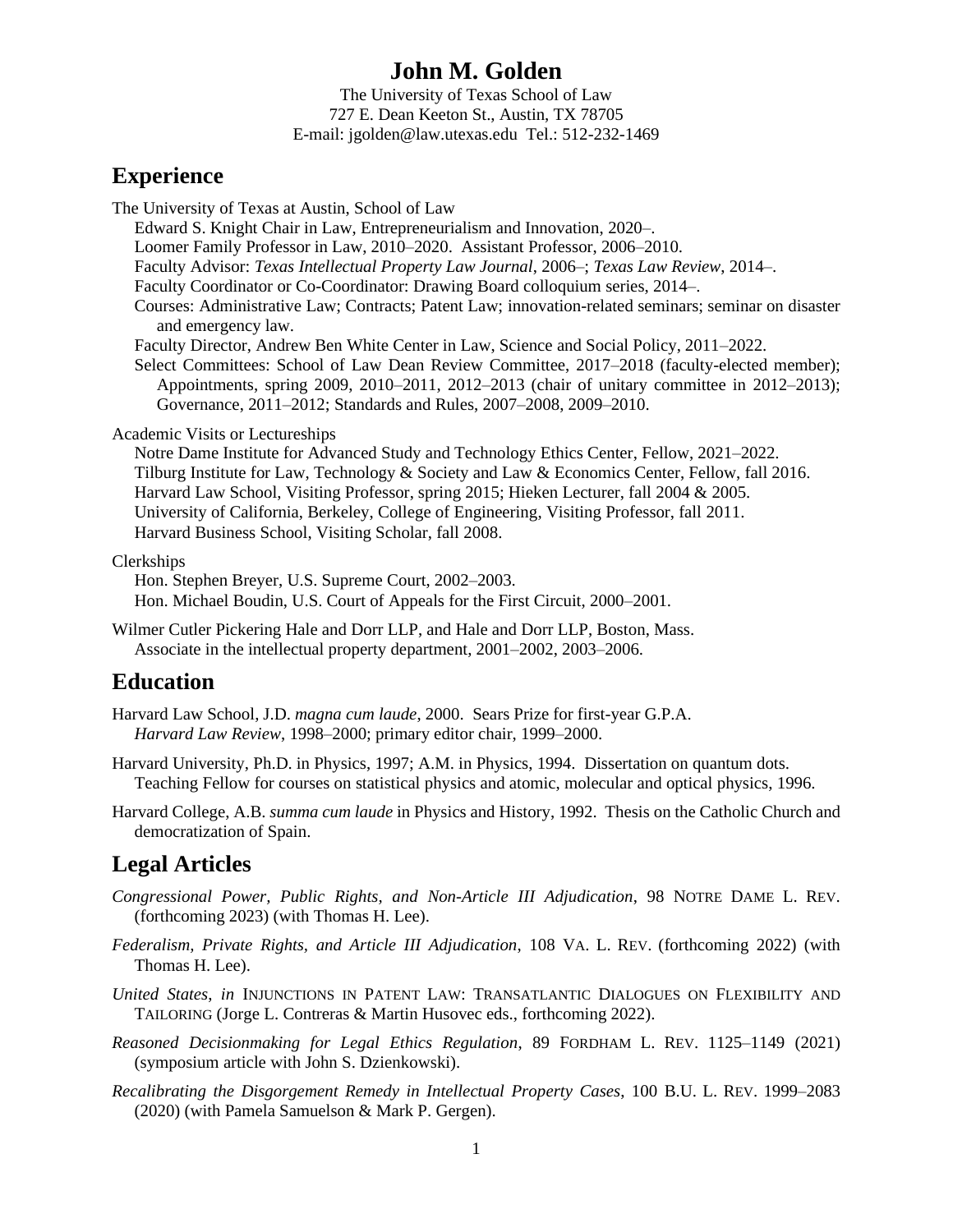#### C.V.: John Golden

*Judicial Policing of Patent Damages Experts*, 98 TEX. L. REV. 1307–1330 (2020) (symposium article).

- *Redundancy and Anti-Redundancy in Copyright*, 51 CONN. L. REV. 247–310 (2019) (with Oren Bracha).
- *PTO Panel Stacking: Unblessed by the Federal Circuit and Likely Unlawful*, 104 IOWA L. REV. 2447–2477 (2019) (symposium article).
- *Empirical Studies Relating to Patents—Remedies*, *in* 2 RESEARCH HANDBOOK ON THE ECONOMICS OF INTELLECTUAL PROPERTY LAW (B. Depoorter, P. Menell & D. Schwartz eds., 2019) (with Thomas F. Cotter).
- *Injunctive Relief* & *Reasonable Royalties*, *in* PATENT REMEDIES AND COMPLEX PRODUCTS: TOWARD A GLOBAL CONSENSUS (C. Bradford Biddle et al. eds., 2019) (chapters, each with multiple coauthors).
- *Discretion in Patent Damages*, 37 REV. LITIG. 287–325 (2018).
- *Channeling Patent Damages*, 26 TEX. INTELL. PROP. L.J. v–xiv (2018) (symposium foreword).
- *"From PI to IP": Litigation Response to Tort Reform*, 20 AM. L. & ECON. REV. 168–213 (2018) (with Ronen Avraham).
- *Remedies and Procedure: Patent Law's Continuing Frontiers*, 17 CHI.-KENT J. INTELL. PROP. 290–295 (2018) (symposium essay).
- *Patent Damages: Working With Limits*, 36 REV. LITIG. i–xi (2017) & 25 TEX. INTELL. PROP. L.J. v–xiv (2017) (symposium foreword).
- *A Restitution Perspective on Reasonable Royalties*, 36 REV. LITIG. 335–377 (2017) (symposium article with Karen E. Sandrik).
- *"Troll" Check? A Proposal for Administrative Review of Patent Litigation*, 97 B.U. L. REV. 1775–1841 (2017) (with Lauren H. Cohen, Umit Gurun & Scott Duke Kominers).
- *Stem Cell Patents in the United States*, in RESEARCH HANDBOOK ON INTELLECTUAL PROPERTY AND THE LIFE SCIENCES 243–255 (D. Matthews & H. Zech eds., 2017).
- *Reasonable Certainty in Contract and Patent Damages*, 30 HARV.J.L. & TECH.(Special Symposium) 257– 278 (2017), reprinted in INTELLECTUAL PROPERTY LAW REVIEW after being "judged one of the best law review articles related to intellectual property law published within the last year."
- *Working Without* Chevron*: The PTO as Prime Mover*, 65 DUKE L.J. 1657–1699 (2016) (symposium article).
- *Redundancy: When Law Repeats Itself*, 94 TEX. L. REV. 629–711 (2016).
- *Too Human? Personal Relationships and Appellate Review*, 94 TEX. L. REV. *SEE ALSO* 70–81 (2016) (comment on Mark A. Lemley & Shawn P. Miller, *If You Can't Beat 'Em, Join 'Em? How Sitting by Designation Affects Judicial Behavior*, 94 TEX. L. REV. 451 (2016)).
- *The Fracking Revolution: A Case Study in Policy Levers to Promote Innovation*, 64 EMORY L.J. 955–1040 (2015) (with Hannah J. Wiseman), reprinted in LAND USE & ENVIRONMENT LAW REVIEW after being judged "one of the strongest pieces of environmental law scholarship" in 2014–2015.
- *Litigation in the Middle: The Context of Patent-Infringement Injunctions*, 92 TEX. L. REV. 2075–2115 (2014) (symposium article).
- Flook *Says One Thing,* Diehr *Says Another: A Need for Housecleaning in the Law of Patentable Subject Matter*, 82 GEO. WASH. L. REV. 1765–1795 (2014) (symposium article).
- *The Path of IP Studies: Growth, Diversification, and Hope*, 92 TEX. L.REV. 1757–1768 (2014) (symposium foreword with Robert P. Merges & Pamela Samuelson).
- *The USPTO's Soft Power: Who Needs* Chevron *Deference?*, 66 SMU L. REV. 541–558 (2013) (symposium article).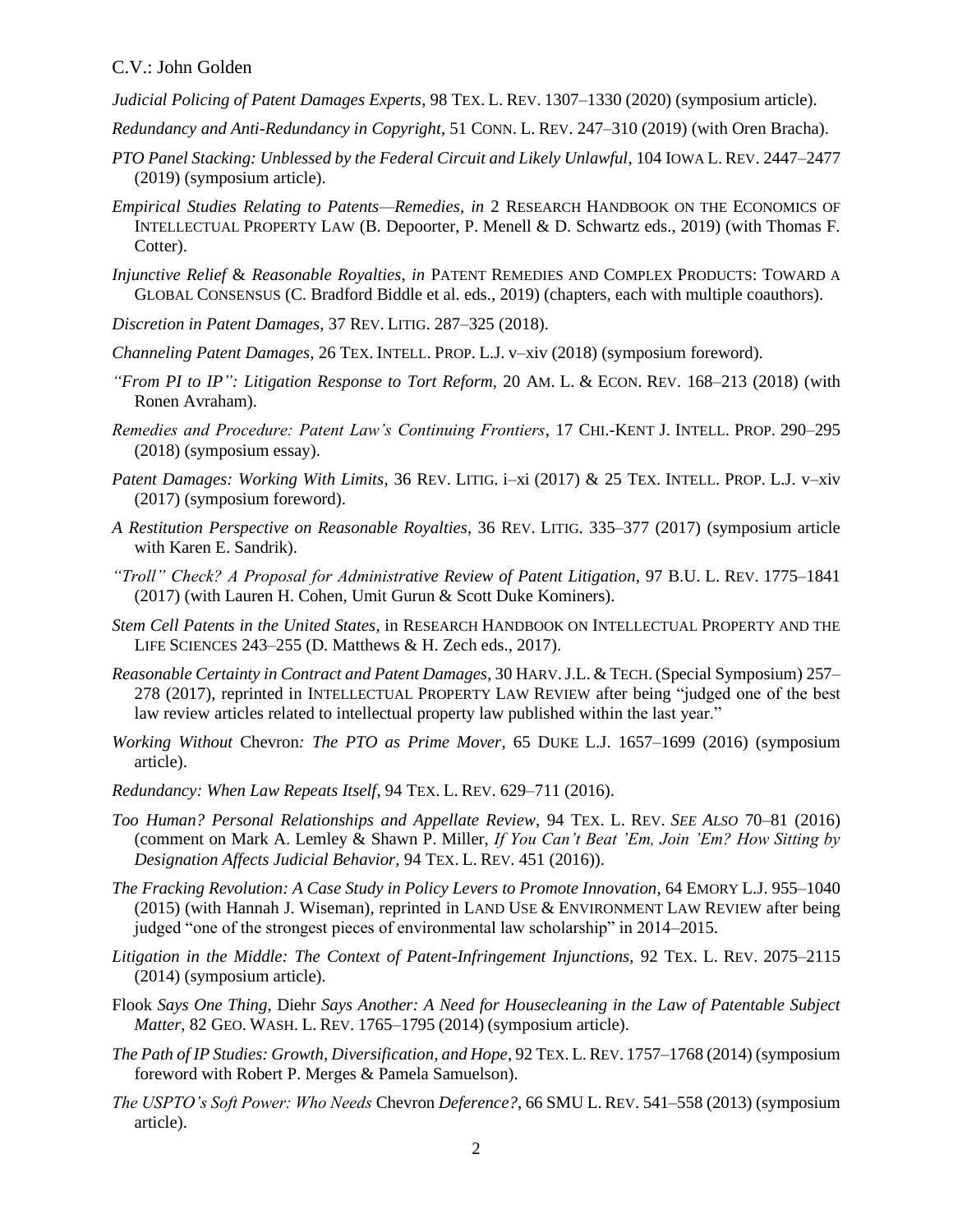#### C.V.: John Golden

- *Proliferating Patents and Patent Law's "Cost Disease"*, 51 HOUS. L. REV. 455–501 (2013) (symposium article), draft version selected for presentation at the 2013 Conference on Empirical Legal Studies
- *Patent Privateers: Private Enforcement's Historical Survivors*, 26 HARV. J.L. & TECH. 545–618 (2013).
- *Purposive Hopes for Better IP*, 91 TEX. L. REV. 1413–1424 (2013) (book review of CHRISTINA BOHANNAN & HERBERT HOVENKAMP, CREATION WITHOUT RESTRAINT: PROMOTING LIBERTY AND RIVALRY IN INNOVATION (2012)).
- *Patent Law's Falstaff: Inequitable Conduct, the Federal Circuit, and Therasense, 7 WASH. J.L. TECH. &* ARTS 353–378 (2012) (symposium article).
- *Injunctions as More (or Less) Than "Off Switches": Patent-Infringement Injunctions' Scope*, 90 TEX. L. REV. 1399–1472 (2012), draft versions selected for presentation at the 2011 Conference on Empirical Legal Studies and for a 2011 Samsung-Stanford Patent Prize.
- *The Supreme Court's Accidental Revolution? The Test for Permanent Injunctions*, 112 COLUM. L. REV. 203–249 (2012) (with Mark P. Gergen & Henry E. Smith).
- Complex Economics *and Patent Remedies*, 1 IP THEORY 50–55 (2011) (symposium essay).
- *Patentable Subject Matter and Institutional Choice*, 89 TEX. L. REV. 1041–1111 (2011).
- *Innovation Dynamics, Patents, and Dynamic-Elasticity Tests for the Promotion of Progress*, 24 HARV.J.L. & TECH. 47–110 (2010), with abstract published online in JOLT DIGEST, Feb. 28, 2011.
- Intellectual Liability *in Context*, 88 TEX. L. REV. *SEE ALSO* 211–219 (2010) (comment on Daniel A. Crane, *Intellectual Liability*, 88 TEX. L. REV. 253 (2009)).
- *WARF's Stem Cell Patents and Tensions Between Public and Private Sector Approaches to Research*, 38 J.L. MED. & ETHICS 314–331 (2010) (symposium article).
- *The Federal Circuit and the D.C. Circuit: Comparative Trials of Two Semi-Specialized Courts*, 78 GEO. WASH. L. REV. 553–574 (2010) (symposium article).
- *Principles for Patent Remedies*, 88 TEX. L. REV. 505–592 (2010), reprinted in LAW AND ECONOMICS OF INNOVATION (Eli M. Salzberger ed., 2012).
- *The Supreme Court as "Prime Percolator": A Prescription for Appellate Review of Questions in Patent Law*, 56 UCLA L. REV. 657–724 (2009).
- *Construing Patent Claims According to Their "Interpretive Community": A Call for an Attorney-Plus-Artisan Perspective*, 21 HARV. J.L. & TECH. 321–386 (2008), reprinted in PATENT LAW REVIEW after being "judged one of the best law review articles related to patent law published within the last year."
- *"Patent Trolls" and Patent Remedies*, 85 TEX. L. REV. 2111–2161 (2007) (symposium commentary), excerpts reprinted in PATENT REMEDIES: CONTEMPORARY APPROACHES 129–165 (C Sri Krishna ed., 2008).
- *Biotechnology, Technology Policy, and Patentability: Natural Products and Invention in the American System*, 50 EMORY L.J. 101–191 (2001), reprinted in INTELLECTUAL PROPERTY AND BIOTECHNOLOGY (Arti K. Rai ed., 2011), after being judged "one of the most important and influential previously published English language works in this particular field."
- Note, *Navigating Uncertainty: Gatekeeping in the Absence of Hard Science*, 113 HARV. L. REV. 1467– 1484 (2000).
- *The Supreme Court, 1998 Term—Leading Cases—Census Act—Statutory Interpretation—Statistical Sampling for Purposes of Apportionment*, 113 HARV. L. REV. 349–359 (1999).
- Recent Case, Fifth Circuit Holds That Clinical Medical Testimony Must Pass the Daubert Test for *Admissibility of Hard Science*, 112 HARV. L. REV. 719–724 (1999).